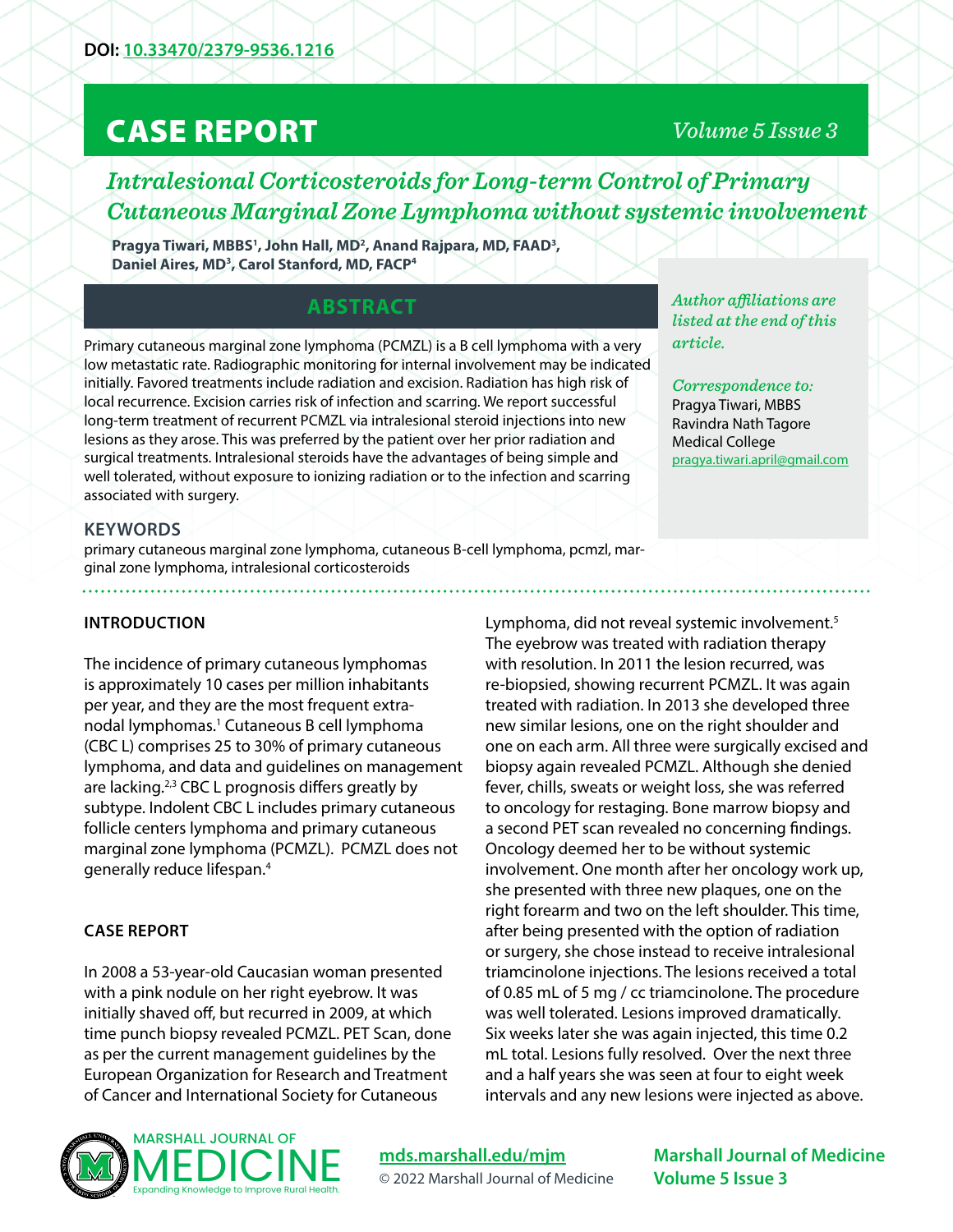

**FIG A:** Elevated pink nodule on eyebrow with slight central scale. Eyebrow is preserved but on palpation there is the feeling of depth. This is after failure of radiation two times and excision.



**FIG B:** Intralesional steroids caused rapid resolution without scar and without recurrence for 2 years.

During the next two years, the visits were gradually decreased to six-month intervals. All injections were well tolerated. The only adverse effects were indentations at some of the injection sites; the patient was not bothered by this.

#### **DISCUSSION**

Because systemic involvement is seldom seen, PCMZL is typically treated with radiation, excision, and/or rituximab (anti-CD20 monoclonal antibody).6 Rituximab carries risk of serious side effects.7 Surgery carries risk of infection as well as scar, and data on margins and recurrence is lacking.<sup>4</sup> Radiation therefore has been a mainstay of PCMZL therapy. Unfortunately, radiation carries reported recurrence risks ranging from 25 to 63%.1,8 Topical steroids can be tried as well but show limited efficacy.

Intralesional steroids therefore present a reasonable treatment. They are more cost effective and easier to administer than the other therapies currently used for the treatment of PCMZL.<sup>9</sup> Reported risks include recurrence, atrophy, and temporary erythema.10 The patient in this report experienced limited local atrophy. She preferred this to the scars left by plastic surgery excision. Unlike her experience with radiation, none of the lesions treated with intralesional steroids recurred.

Current management guidelines by the European Organization for Research and Treatment of Cancer and International Society for Cutaneous Lymphoma do not mention intralesional corticosteroids in the treatment of PCMZL, even though there have been a few reports, including ours, of successful treatment with intralesional steroids.<sup>5,9,10,11</sup> We propose that close monitoring with intralesional steroid injection of new lesions may be an effective and well-tolerated way to treat chronic PCMZL, and that larger controlled trials of this therapy should be encouraged.

## **AUTHOR AFFILIATIONS**

- 1. Ravindra Nath Tagore Medical College, Udaipur, India
- 2. St. Luke's Hospital, University of Missouri, Kansas City, Kansas
- 3. University of Kansas Medical Centre, Kansas City, Kansas
- 4. University of Missouri, Kansas City, Kansas

## **REFERENCES**

1. Lima M. Cutaneous primary B-cell lymphomas: from diagnosis to treatment. An Bras Dermatol. 2015;90(5):687-706.



**[mds.marshall.edu/mjm](https://mds.marshall.edu/mjm/)** © 2022 Marshall Journal of Medicine

**Marshall Journal of Medicine Volume 5 Issue 3**